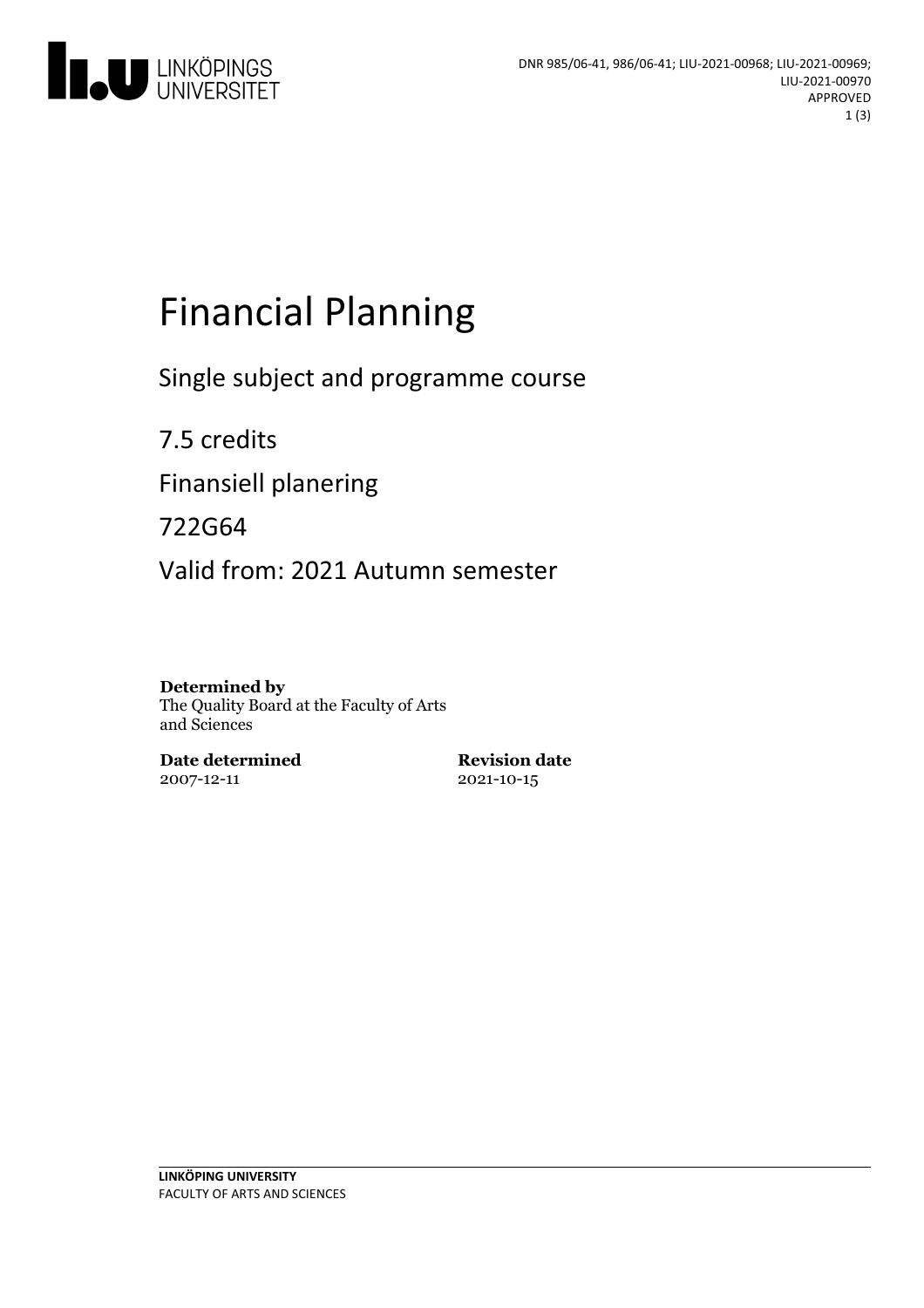## Main field of study

Business Administration

Course level

First cycle

Advancement level

G1F

#### Course offered for

- Bachelor´s Programme in Commercial and Business Law
- Bachelor´s Programme in Commercial and Business Law with focus on Europe, French
- Bachelor´s Programme in Commercial and Business Law with focus on Europe, German

### Entry requirements

General entry requirements for undergraduate studies and

Mathematics and Social Studies corresponding to the level in Swedish upper secondary education (Matematik 3b/3c and Samhällskunskap 1b/(1a1 and 1a2) and

English corresponding to the level of English in Swedish upper secondary education (Engelska 6)

and

completed course in Accounting

#### Examination

If the LiU coordinator for students with disabilities has granted a student the right to an adapted examination for a written examination in an examination hall, the student has the right to it. If the coordinator has instead recommended for the student an adapted examination or alternative form of examination, the examiner may grant this if the examiner assesses that it is possible, based on consideration

of the course objectives. Students failing an exam covering either the entire course or part of the course twice are entitled to have <sup>a</sup> new examiner appointed for the reexamination. Students who have passed an examination may not retake it in order to

improve their grades.

## Grades

Three-grade scale, U, G, VG